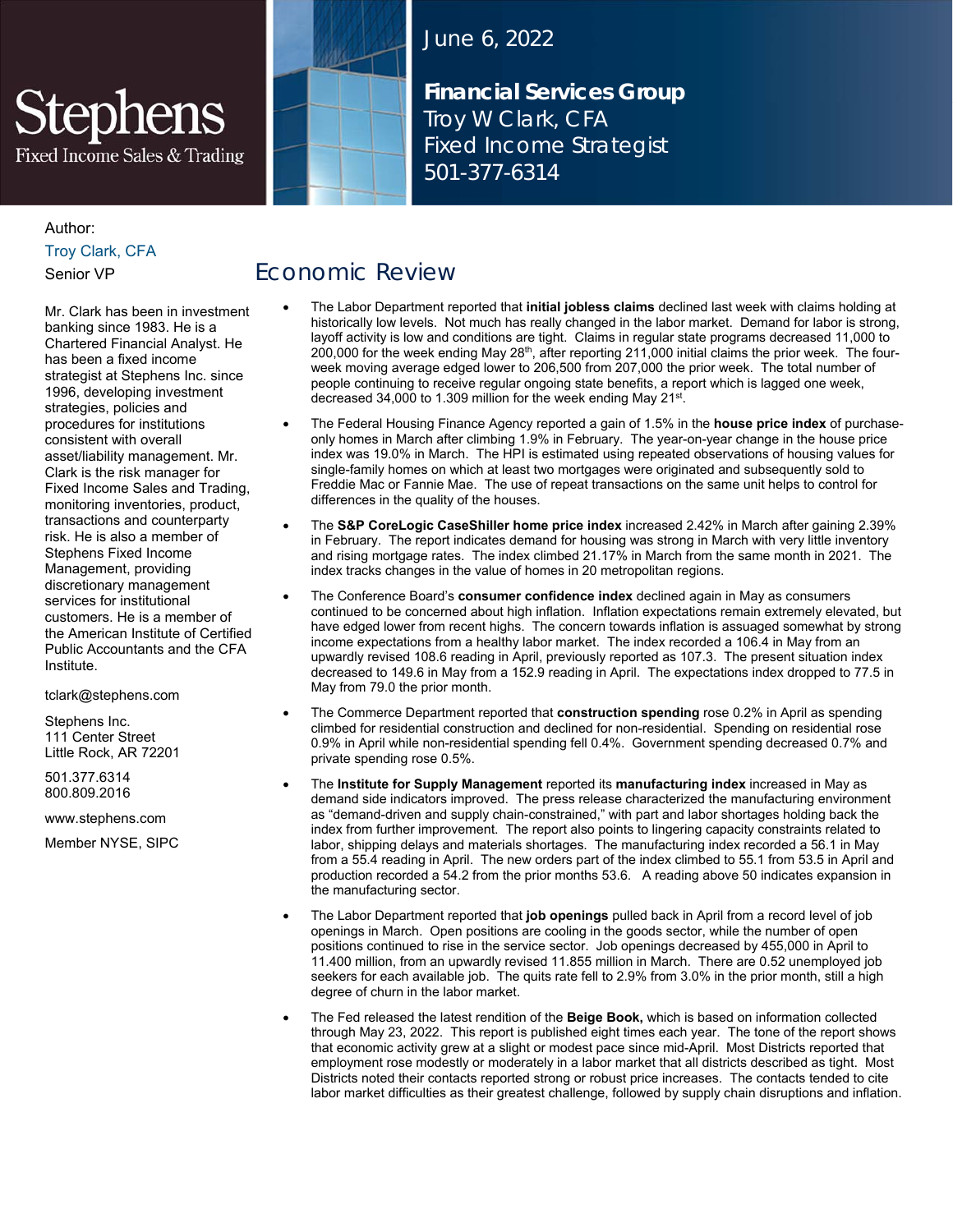

June 6, 2022

**Financial Services Group**  Troy W Clark, CFA Fixed Income Strategist 501-377-6314

- **ADP Employer Services** reported that companies added the fewest jobs in May since the pandemic recovery began, suggesting employers struggled to recruit workers. Competition for employees is intense and employers are offering higher pay to attract workers. Companies increased payrolls by 128,000 in May, and April was downwardly revised to a gain of 202,000, previously reported as a gain of 247,000. Services employment increased by 104,000 and manufacturing employment rose 24,000.
- Bureau of Labor Statistics reported **worker's productivity** growth plummeted last quarter, reflecting a sharp acceleration in labor costs while output growth slowed. A decline in productivity generally puts pressure on inflation as fewer goods are produced for each unit of labor. The report showed labor productivity falling at a 7.3% annual rate during the 1<sup>sth</sup> quarter of 2022. This follows a gain of 6.3% in the 4th quarter. Productivity is down 0.6% from a year earlier. **Unit labor costs** in nonfarm businesses rose at a 12.6% annual rate in the  $1<sup>st</sup>$  quarter after climbing 3.9% in the previous quarter.
- The Commerce Department reported that **factory orders** increased 0.3% in April after surging 1.8% in March. **Factory orders ex transportation** increased 0.3% after gaining 2.2% in March. The closely followed forward looking demand from businesses for nondefense capital goods, excluding aircraft increased 0.4% in April after gaining 1.1% in March.
- The Labor Department report indicated that employers hired at a pace that exceeded expectations in May. Hiring was broad based and led by leisure and hospitality. The jobs report is composed of two surveys, one of employers and the other of households. The employer survey provides payroll and wage figures and the household survey determines jobless and participation rates. **Nonfarm payrolls** (employer survey) climbed 390,000 in May and the previous month was revised 8,000 higher than previously reported. The **unemployment rate** (household survey) remained unchanged at 3.62%. The **labor force participation rate** advanced to 62.3% in May from 62.2% in April. The average hourly earnings increased to \$31.95 from \$31.85 the prior month. Weekly hours remained unchanged at 34.6 in May.
- The **Institute for Supply Management** reported its **Services** index, which covers services and construction, declined in May to a two-year low. The report suggests that service firms continue to be hampered by supply constraints and a moderation of demand. This gauge of service providers accounts for 90% of the economy. The services index fell to 55.9 in May from 57.1 in April. A reading more than 50 indicates expansion in the services sector.
- The Mortgage Bankers Association reported the **MBA index of mortgage applications** declined again last week. The index decreased 2.3% for the week ending May  $27<sup>th</sup>$  after dropping 1.2% the previous week. **Refinancing** applications decreased 5.4% to 751.6 from 794.9 the prior week. **Home purchase mortgage applications** decreased 0.6% to 224.1. The **average contract rate** on a 30-year fixed-rate mortgage decreased to 5.33% from 5.46% the prior week for a 30-year fixed rate loan.

## BOND MARKET REVIEW

Friday's yields for the 2-, 5-, 10- & 30-year Treasury benchmarks securities were 2.65%, 2.93%, 2.93%, and 3.09%. The 2yr/5yr, 5yr/10yr, 10yr/30yr and 2yr/30yr spreads closed at 28, 0, 16, and 44 basis points respectively.

Source: Bloomberg Finance L.P.

This report has been prepared solely for informative purposes as of its stated date and is not a solicitation, or an offer, to buy or sell any security. All expressions of opinion reflect the judgment of the individual expressing the opinion and are subject to change. This report does not purport to be a complete description of the markets or developments referred to in the material. Information included in the report was obtained from internal and external sources which we consider reliable, but we have not independently verified such information and do not guarantee that it is accurate or complete. Prices, yields, and availability are subject to change with the market. There is no assurance any forward looking statements will be realized or any of the trends mentioned will continue. Nothing in this report is intended, or should be construed, as legal, accounting, regulatory or tax advice. Additional information available upon request.